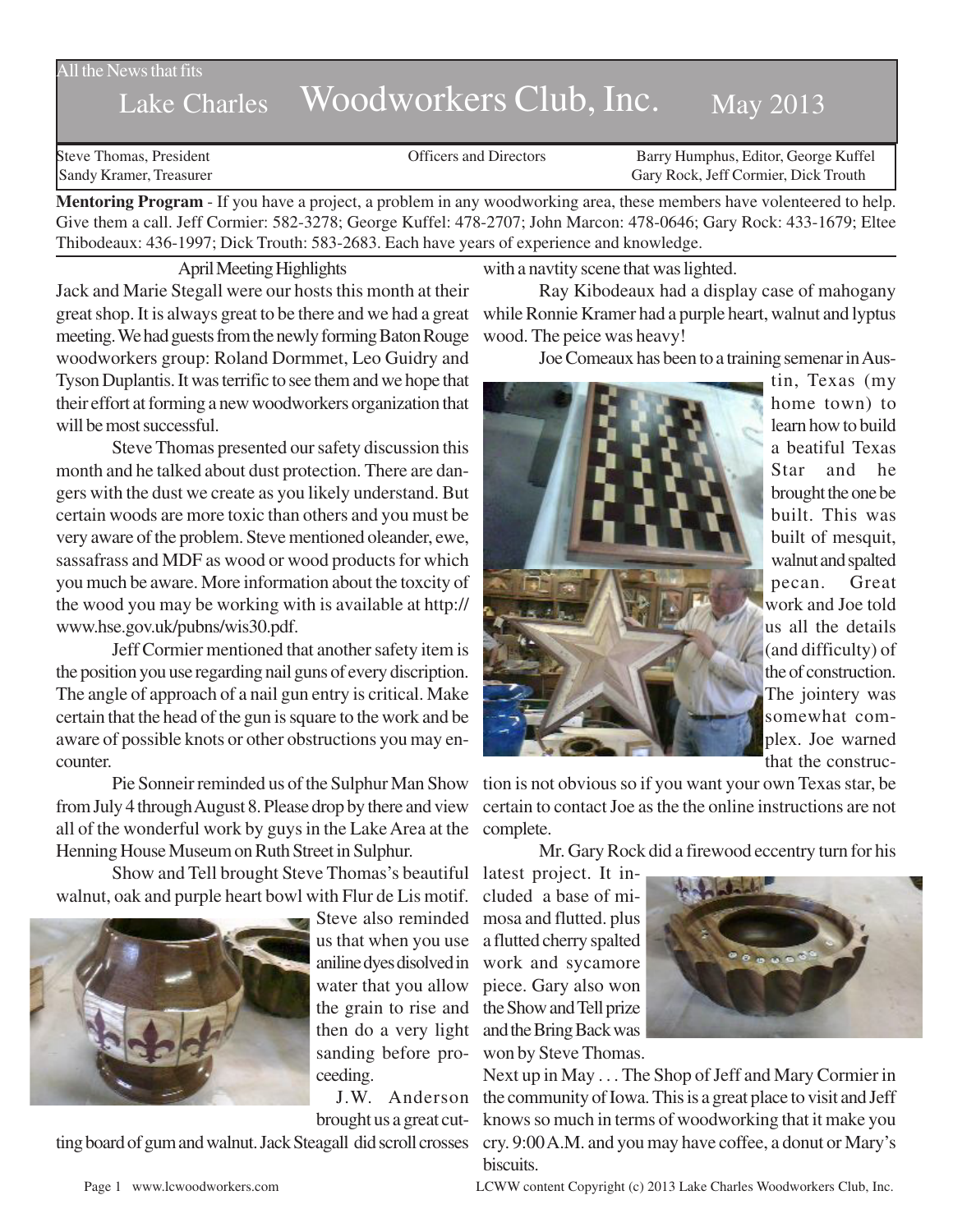## Battery Frustration

Lithium ion batteries on the market today typically use graphite for the anode. For the cathode, cobalt oxide is commonly used for consumer electronics while other compounds, such as iron phosphate and manganese oxide are also found in electric cars and power tools. OK - just ask Jeff Cormier.

Recently I took apart my home battery powered hand vacume. The idea was to replace the batteries as they would no longer hold a charge. Sadley the battery pack was propriatry and there are no replacements on the market. This means that I have to throw away this appliance and it ends up in a land fill. That is just not where it should go. Interestingly, the batteries had a lable saying that they should be recycled despite the extreme difficulty of removing them from the unit. There was actually a 800 number on the battery pack.

So now I have two problems: where should the batteries be disposed of properly and how should this product be designed so that the battery pack be easily removed for disposal? The manufacturer (Dirt Devil) has no suggestions on their web site.

The folks at Radio Shack, however, will take your old Ni-Cd, NiMH, Lithium-ion, and Lithium-ion-polymer batteries. They will also recycle lead-acid batteries up to 2 lbs. They do not recycle primary batteries, rechargeable alkalines or lead-acid batteries weighing more than 2 lbs. according to their official web site. Have you every saw a weight scale in a Radio Shack store? Haha!

There may be a solution to this delima. A startup spun out of Northwestern University, called SiNode Systems, is building a lithium ion battery using a piece of graphene drilled with tiny holes. The unusual structure can boost the amount of energy that a battery's anode can hold by ten times, and can also enable the battery to be charged much more swiftly than conventional lithium ion batteries.

For the past two decades Lithium-ion batteries have become the primary technology powering the rapid growth of portable electronics, power tools and more recently electronic vehicles. The demand for ever increasing range, power, and performance of these devices has created a problem through the fact that lithium-ion batteries have not been able to sustain pace with the technologies they power. As a result batteries have become the largest single component in portable electronics and the most expensive component in electric vehicles.

SiNode Systems is building on research developed by Northwestern Professor Harold Kung, whose work focuses on the use of a composite of silicon nanoparticles and graphene for the anode part of a battery. A battery is made up of an anode and a cathode and an electrolyte in between, and electrically charged lithium ions flow between the anode and the cathode to discharge or charge the battery.

This involves creating a porous structure in the graphene to speed up the movement of electrons between the anode and the cathode and to stabilize the silicon, creating a sort of scaffolding around it. Silicon swells and contracts quickly and could fall apart easily without a supporting structure. In fact this swelling and contraction leads to the ultimate failure of the battery. The graphene structure also makes it possible to cut the charging time of the anode by about 10 times compared with the typical charging time of a smart phone or power tool at home.

In comparison to other competing anode technologies, they have a unique advantage as a highly scalable and low cost solution for large-scale production. Much of the synthesis procedure for porous graphene scaffold and the resulting composite relies on solution-based chemistry. Readily available industrial equipment such as drying oven and centrifuges can be used to maximize efficiency during scaled production. No specialized or custom-made machinery is necessary for any step of the production process.

The unique characteristics of their anode provide a number of manufacturing advantages and could eliminate the need for certain components required by current Li-ion batteries.

The next big thing in battery technology is not strictly a battery but a capacitor. But not any capacitor but a electric double-layer capacitor. So how can a supercapacitor help you charge your cordless power tool? For starters, a supercapacitor could act as a power supply that not only charges faster, but also gives those devices a charge that lasts for a longer period of time. Imagine charging your cordless drill in seconds and then having that charge last for up to a month.

Supercapacitors are also more environmentally friendly than their battery counterparts. Not only are the lifespans of supercapacitors longer than batteries (as they can be charged and recharged indefinitely), but they're also much cleaner and safer. They don't waste much energy, making them more efficient than batteries. And supercapacitors are not made using corrosive or toxic chemicals or metals.

Recently, a team of UCLA researchers, uncovered a way to create graphene-based supercapacitors that charge and discharge three times faster than current lithium batteries. Once they had a few slices of graphene, an electrolyte was placed between the slices and a new kind of supercapacitor was born. *Barry Humphus.*